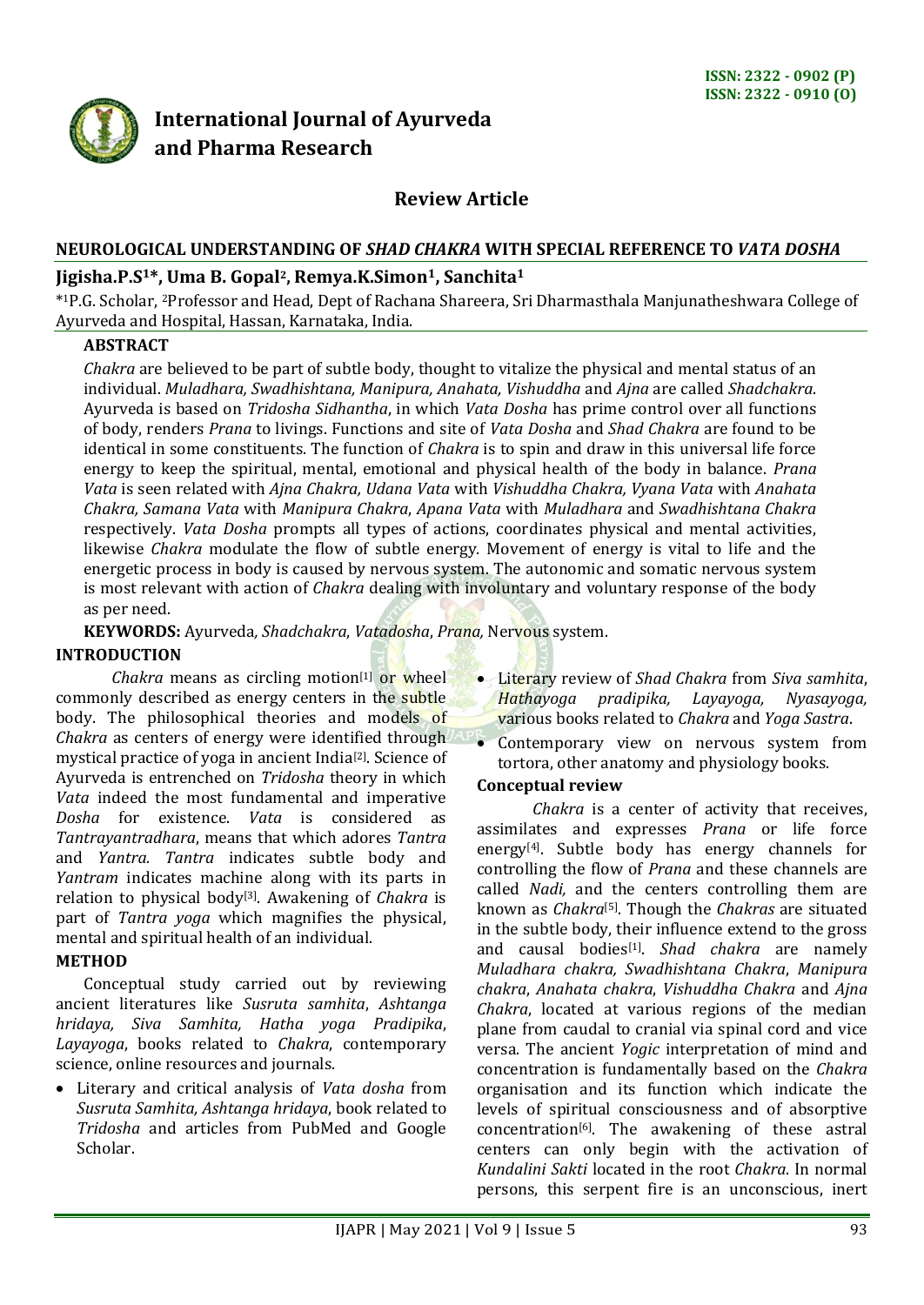mass, devoid of any initiating or substantiating power of its own. However, when fully awakened it reaches unspeakable heights, enlightening the soul and enabling man to obtain the highest knowledge of the universe<sup>[7]</sup>.

Ayurveda classics have delineated three categories of fundamental regulatory principles of the body, mind, and behaviour. These three categories, called *Dosha* are named *Vata, Pitta*, and *Kapha*. The category of *Vata dosha* responsible for cell division and cell signaling, movement at all levels of the physiology, excretion of wastes, cognition and also regulates the activities of *Kapha* and *Pitta*[8] . Hence *Vata* is the upholder or sustainer of structures and functions in the body. As per Susruta Samhita, *Vata* has two main functions i.e., *Gati* (movement) and *Gandhana* (knowledge)[9] . *Vata* causes all movements by stimulating the muscles. The movement in the body is expressed by contraction and relaxation of muscles and this can be considered as motor nervous system. The knowledge is acquired by perception through five sensory organs and can be regarded as sensory nervous system. *Vata dosha* is divided into 5 types namely *Pranavata*, *Udanavata*, *Vyanavata, Samanavata* and *Apanavata*. According to *Yoga* theory, *Prana* or vital energy is absorbed into the body through respiration or directly through the function of the *Chakra.* It is then distributed through the *Nadi* to all parts of the body, converting into different forms of *Pranic* energy appropriate for the various organs and tissues. *Sukshma prana* moves in the nervous system of the *Lingasarira* (astral body) and *Sthulaprana* moves in the nervous system of the gross physical body. Usually five varieties of *Prana* or *Vayu* are *Prana*, *Apana*, *Vyana*, *Samana*, and *Udana*[10] . As long as the *Vayu* remains in the body, that is called life. Death is when it leaves the body therefore *Vayu* must be retained, here *Vayu* indicates *Pranic* air, it moves throughout the body like waves of energy. It can be likened to an electromagnetic field where the energy is in constant motion<sup>[11]</sup>.

#### **Relation of** *Muladhara Chakra* **and** *Swadhishtana Chakra* **with** *Apanavata*

*Muladhara chakra* is situated in the region below the genitals and above the anus and is attached to the mouth of the *Sushumna*<sup>[12]</sup> which influences the excretory, reproductive organs and hormonal secretions<sup>[13]</sup>. It is said to be the base from which 3 main psychic channels or *Nadi* i.e., *Ida, Pingala, Sushumna* emerges and *Kundalini* lies dormant, like coiled serpent[14] . *Swadhishtana Chakra* is situated at base of *Linga* and two fingers width above *Muladhara chakra*. It is connected to the sacral plexus, urinary and reproductive organs<sup>[15]</sup>. The word Apana indicates lower most end, located in pelvis, urinary bladder, penis which aid for the excretion of faeces and urine, ejection of semen, conduction of menstrual flow and to bear down the fetus at the time of delivery[16].

#### **Relation of** *Manipura Chakra* **with** *Samanavata:*

*Manipura Chakra* is identified as situated in the region termed as *Mani* (navel). The *Tattva* of the *Manipura Chakra* is fire, an element closely related with awakening of *Kundalini.* In the physical body, the *Manipura* is said to be the center of the digestive fire also correlates with celiac plexus. *Manipura* influences the digestive process and *Prana,* then distribute *Prana* to the rest of body<sup>[17]</sup>. Similarly *Samanavata* is said to be located near the seat of *Agni,* moves in *Koshta*. It receives food, retains it till the digestion is completed and separates the *Sara* from *Kitta bhaga*<sup>[18]</sup>.

#### **Relation of** *Anahata Chakra* **with** *Vyanavata*

*Anahata Chakra* is said to be located in the area of the astral body which corresponds to the heart and is often referred to as the heart *Chakra*. However, in contrast to the small area occupied by the physical heart, the astral space of the *Anahata Chakra* is vast and formless<sup>[19]</sup>. It is associated with love and compassion, charity to others and forms of psychic healing. It is situated exactly in the center of *Chakra*, so it symbolizes overall balance between all modes of consciousness and the ultimate potential for individual and global transformation<sup>[20]</sup>. *Vyanavayu* being located in *Hridaya*, traverse throughout the body very swiftly, called *Mahajava* as it controls whole bodily movements and does *Rasa Rakta samvahana*. The circulation is effected by the force of regular contraction of the heart, hence proper nourishment of the body by *Rasa Dhatu* is dependent on function of heart<sup>[21]</sup>.

#### **Relation of** *Vishuddha chakra* **with** *Udana Vayu*

*Vishuddha Chakra* is said to be located in the throat closely correspond to thyroid gland and laryngeal nerve plexus. It is considered as the *Chakra* of purification, where purification of thought and *Karma* may take place, which filter out the poisons entered in the body<sup>[22]</sup>. It symbolizes pure consciousness and creativity. On a psychic level, it governs expression, inspiration in speech[23] . *Udana vata* located in *Uras*, moves in *Nasa, Nabhi*, *Gala*, and facilitates the functions of *Vakpravritti*, *Bala*, *Varna*, *Smriti kriya*. The verbal expression is the main function of *Udanavata*, situated on *Kantadesa* and other functions are accomplished by the effective respiratory function during the production of speech[24].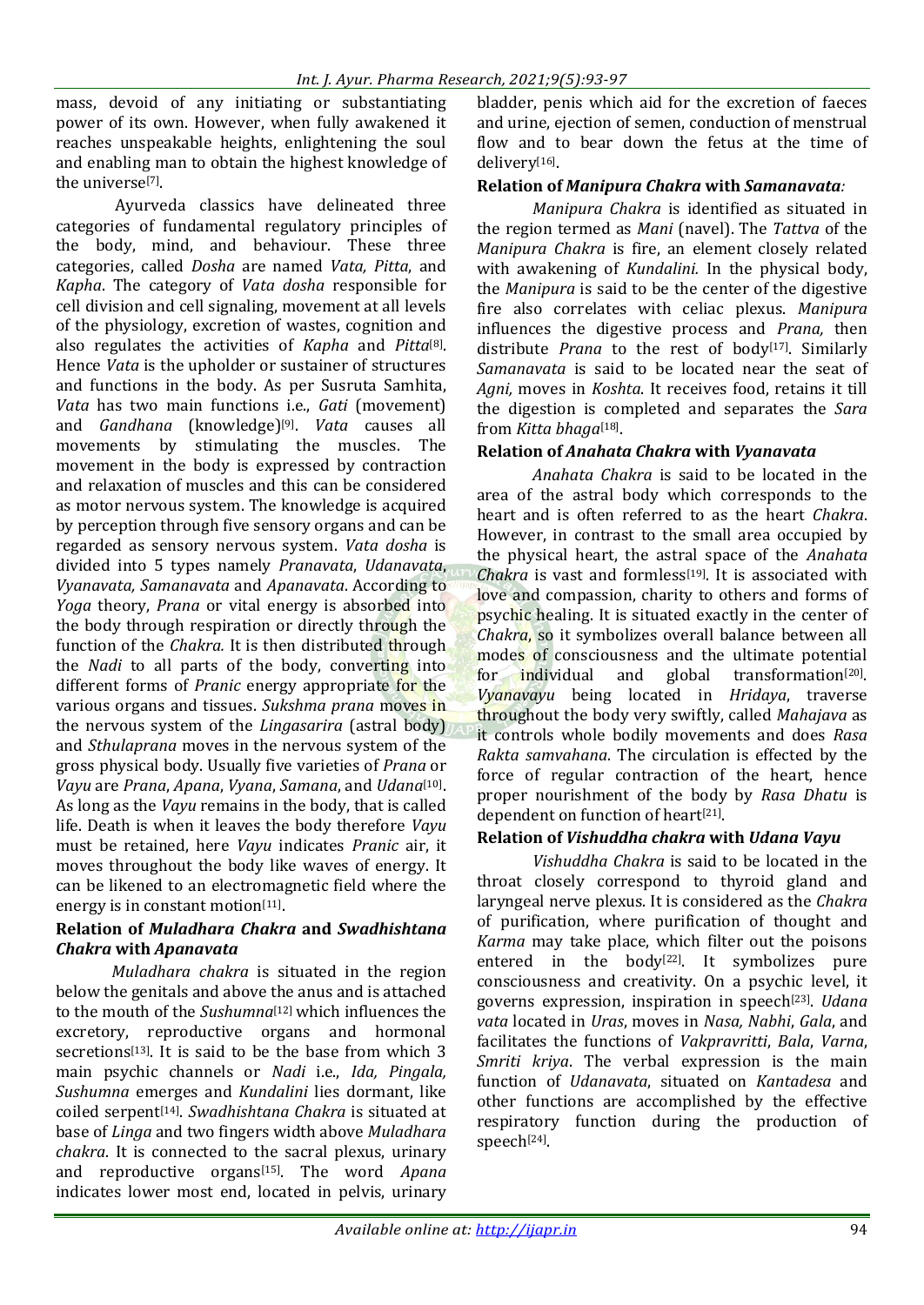Jigisha.P.S, Uma B. Gopal, Remya.K.Simon, Sanchita. Neurological Understanding of Shad Chakra With Special Reference To Vata Dosha

#### **Relation of** *Ajna chakra* **with** *Prana vata*

The word *Ajna* means to command thus, the *Ajna* is often termed the "command center". It is located between eyebrows at the point where the three major *Nadi* (*Ida, Pingala*, and *Sushumna*) merge to form a single passage. It also bears the name third eye and represents superior mental consciousness and considered as *Chakra* of mind[25] . *Pranavata* is responsible for all vital functions like respiration, heart rate and other vegetative functions. *Pranavata* is located in head, started to transverse in the region of oral cavity, nose, neck and chest for proper control and discharge of its functions. It regulates the sensory input and consciousness which belong to

*Manas* and *Buddhi* and is central in character and impulse reach respective higher centres[26] . *Prana* is the type of *Vayu* that ensures life to all creatures by its presence in the body and its departure causes death. The flow of energy known as *Prana,* is a continuous process which give vitality to the body. *Prana* is the sum of all energy that is manifested in the universe. Mind cannot operate without the help of *Prana*. Control of *Prana* means control of mind<sup>[27]</sup>. Latest science on the autonomic nervous system suggests analogies between current thinking on autonomic self-regulation with central selfregulatory structure and function of the subtle body[28] .

| <b>Name</b><br><b>of</b> | Yoga                    | Shri jabala Darshana<br><b>Cudamani</b><br><b>Upanishad</b>                                 |                                                      |                                    | Shat-chakra- |                                                                           | Satyananada                   |
|--------------------------|-------------------------|---------------------------------------------------------------------------------------------|------------------------------------------------------|------------------------------------|--------------|---------------------------------------------------------------------------|-------------------------------|
| Prana                    | <b>Upanishad</b>        |                                                                                             |                                                      | <b>Nirupana</b><br>Pandukapunchaka |              |                                                                           |                               |
| 1. Prana                 | Heart                   |                                                                                             | Constant movement in area b/w                        |                                    |              |                                                                           | b/w<br>larynx<br>In           |
|                          |                         |                                                                                             | mouth and nose, at centre of<br>navel, in heart      |                                    |              |                                                                           | and<br>of<br>top<br>diaphragm |
| 2. Udana                 | Pharynx                 | <b>Upper and lower limbs</b>                                                                |                                                      |                                    | In throat    |                                                                           | Above larynx                  |
| 3. Vyana                 | Pervades<br>entire body |                                                                                             | Area b/w eyes and heels                              |                                    |              | Pervades whole body                                                       | Pervades<br>whole<br>body     |
| 4. Samana                | Navel                   |                                                                                             | Pervades whole body                                  |                                    | Navel        |                                                                           | b/w<br>heart and<br>navel     |
| 5. Apana                 | Muladhara               | Works in large intestine,<br>genitals, thighs and stomach;<br>also at navel and in buttocks |                                                      | Anus                               |              | <b>Below navel</b>                                                        |                               |
|                          |                         |                                                                                             | Table 2: Relation between chakra and vatadosha types |                                    |              |                                                                           |                               |
| <b>Chakra</b>            | <b>Dosha</b>            | <b>Location</b>                                                                             | <b>Function of</b><br><b>Location of</b>             |                                    |              | <b>Function of Dosha</b>                                                  |                               |
|                          |                         | of Chakra                                                                                   | <b>Dosha</b>                                         | <b>Chakra</b>                      |              |                                                                           |                               |
| Muladhara                | Apana vata              | Pelvis                                                                                      | Apanaga                                              | fear, sex<br>anger                 |              | Sukrapravritti, excretion of urine,<br>feces, Artava, expulsion of Garbha |                               |
| Swadhishtana             | Apana vata              | Genital<br>region                                                                           | Apanaga                                              | Emotion, sexual<br>desire          |              | Sukrapravritti, micturition,<br>defecation, parturition                   |                               |
| Manipura                 | Samanavata              | Nabhi                                                                                       | Agni<br>sameepastha                                  | Enhances<br>digestion              |              | Helps digestion                                                           |                               |
| Anahata                  | Vyanavata               | Hridaya                                                                                     | Hridaya                                              | Love,<br>compassion                |              | Cause movement, Rasasamvahana                                             |                               |
| Vishuddha                | Udanavata               | Kanta                                                                                       | Uras                                                 | Governs<br>expression,<br>Speech   |              | Production of speech, improves<br>Bala, Varna, Smriti                     |                               |
| Ajna                     | Prana vata              | <b>Shiras</b>                                                                               | Moordha                                              | Control of mind                    |              | Enlightens Budhi, Hridaya, Indriya,<br>Mana                               |                               |

#### **Table 1: Locations of the five** *Pranas* **Given in** *Upanishads* **and Other Sources[29]**

#### **Discussion**

*Muladhara Chakra* represents neurovascular control of pelvic structures like rectum, uterus, urinary bladder and accessory organs of urogenital system situated in most caudal part of trunk. *Swadhishtana Chakra* is located at the base of penis and it is responsible for love and adoration including sexual desire. *Apanavata*, one of the life energy that helps in movement is stated to move through these regions like urinary bladder, hips, penis, testes, groin and thigh involved in function like ejaculation of semen, excretion of urine, feces, and also delivering fetus. As per modern these functions are carried out by inferior hypogastric plexus with four divisions hang down from neural axis. Middle rectal plexus controls normal defecation. Vesical plexus has exclusive control of normal micturition. With regard to ejaculation of semen, menstruation which is controlled by hypothalamo-pituitary gonadal axis related with reproductive organs of male and female. Erection is caused by parasympathetic impulse that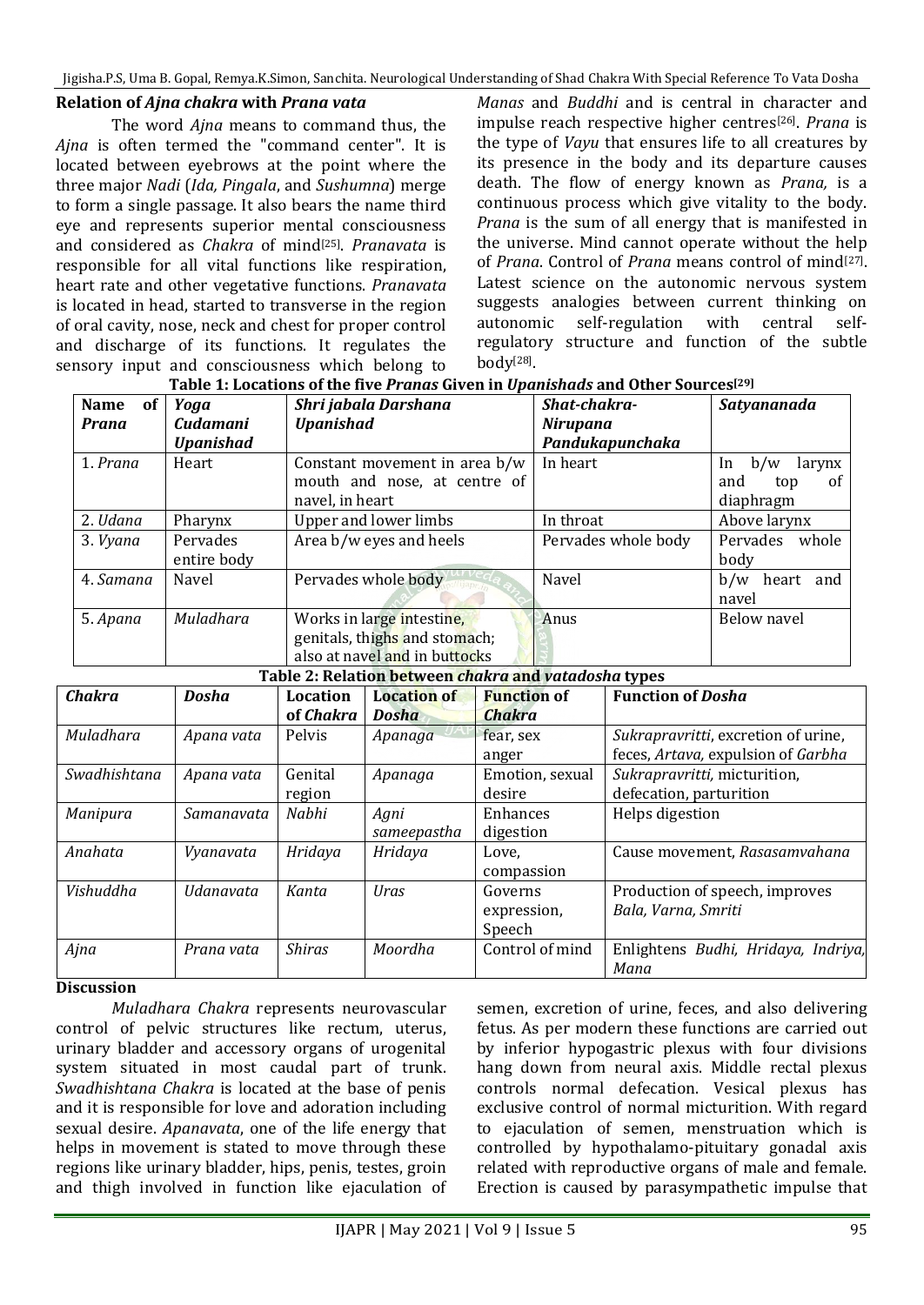passes from sacral portion of spinal cord to the penis. The location of both *Chakra* and *Apanavata* are said to be in urogenital region which facilitates the functions of *Sukra, Artava, Sakrit, Mootra, Garbha Nishkramana Kriya*.

*Manipura Chakra* is said to be the seat of fire and same is mentioned as seat of *Samanavata*. It stimulates *Antaragni* to digest food eaten in proper time and dose, leads to increase in life span. After the digestion is completed, it helps in separation of nutrients from residue. This function indicates the neural control of secretion of various digestive juices, an attribute of scretomotor parasympathetic control. The stimulation is probably mediated by both local cholinergic and long vagovagal reflex. The function of gastrointestinal tract in relation to digestion and absorption mentioned under *Samanavata* give relevance to enteric nervous system. The enteric nervous system otherwise called as "brain of the gut" consists of about 100 million neurons that extend from the oesophagus to the anus. The enteric nervous system interacts with the microbiome of the gut to modulate immune functioning and activity of the parasympathetic nervous system. Location and functions of *Manipura Chakra* and *Samanavata* are seen associated with each other.

*Anahata Chakra* is said to be located in *Hridaya* which is at centre of entire *Chakra* system and can be correlated as cardiac plexus. The *Anahata Chakra* is often referred to as the seat of love and its feeling is often related with heart. *Vyanavayu* is also said to be situated in *Hridaya.* Heart supplies oxygen rich blood, likewise *Vyanavata* helps for *Rasa Rakta samvahana* and this can be done by contraction of heart and blood vessels, thus *Vyanavata* pumps and pushout the blood from heart helps for circulating *Prana* all over the body. Sympathetic function in the medulla oblongata, and parasympathetic function in the hypothalamus and other cortical areas which is concerned with the control of heart. Hence *Anahatachakra*, *Vyanavayu* and autonomic nervous system are related with each other.

Location and function of *Vishuddha Chakra* and *Udanavata* looks analogus. In *Vishuddha Chakra* there is mention of inspiration of speech and which is located in neck. Functions of *Udanavata* are verbal expression, effort, stimulation, vitality and complexion and which is located in chest region. The act of verbal expression involves coordinated movements of respiratory, laryngeal, lingual, pharyngeal and labial muscles. The motor functions of these groups of muscles are controlled by facial, glossopharyngeal, vagus, spinal accessory and hypoglossal nerves. The development of speech is associated with neuro physiological correlates of learning. From this we can understand that region and functions of *Vishuddha Chakra* and *Udanavayu* are interconnected with nervous system.

*Ajna Chakra* is called dwelling place of meditative ability. *Ajna Chakra* is often called as center of command or regulating centre on the basis of its applied physiological aspects. The hypothalamus representing circle of *Ajna Chakra*  controls and integrates balancing activity of autonomic and endocrine system. *Pranavata*  enlighten the *Buddhi, Mana* and sensory organs, while *Ajna Chakra* control the sense organs, assumption, consideration, memory, emotion, which represent the action of mind. Emotional behaviour is basically controlled by limbic system and hypothalamus is one of the central elements of limbic system. Location of *Pranavata* and *Ajna Chakra* are said to be in *Shiras* and main seat of *Pranavata* is *Murdha,* govern all the physiological functions by generating motor impulses after the integration of sensory impulse from all over body. Activity in the reticular system maintains the conscious alert that makes perception possible. Reticular formation influences over viscero vascular vegetative functions such as cardiac, vascular, respiratory, gasro intestinal and metabolic actions. It is seen clear that locations and functions of *Ajna chakra, Pranavata* and reticular formation are incorporated each other.

Peripheral nervous system connects brain and spinal cord to rest of body via nerve fibres. This system coordinates with *Chakra* in the median axis. Autonomic nervous system via *Chakra* deals with involuntary or autonomic response like regulation of body temperature, blood pressure, cardio respiratory rate, gastro intestinal motility rate and glandular secretion with master control by hypothalamus acting as master ganglion of autonomic nervous system in maintaining milieu interieur. The central axis of the body represented by brain with spinal cord and its paired nerves emerging enact the control of both sensory and motor activities of the whole body forming and communicating via peripheral nervous system. Where ever visceral control of activities are needed it helps in formation of plexus like cardiac, coeliac, renal, sacral, superior hypogastric etc and exhibit its control over respective function.

#### **CONCLUSION**

*Vata dosha*, in the form of nervous impulses located in major regions like pelvic, genital, abdomen, chest, throat and head regulate the movement, inspiration, expiration, expulsion, propulsion, constriction, contraction, secretomotor functions which are in accordance with locations and functions of *Shad chakra*. By critically analysing the literatures,